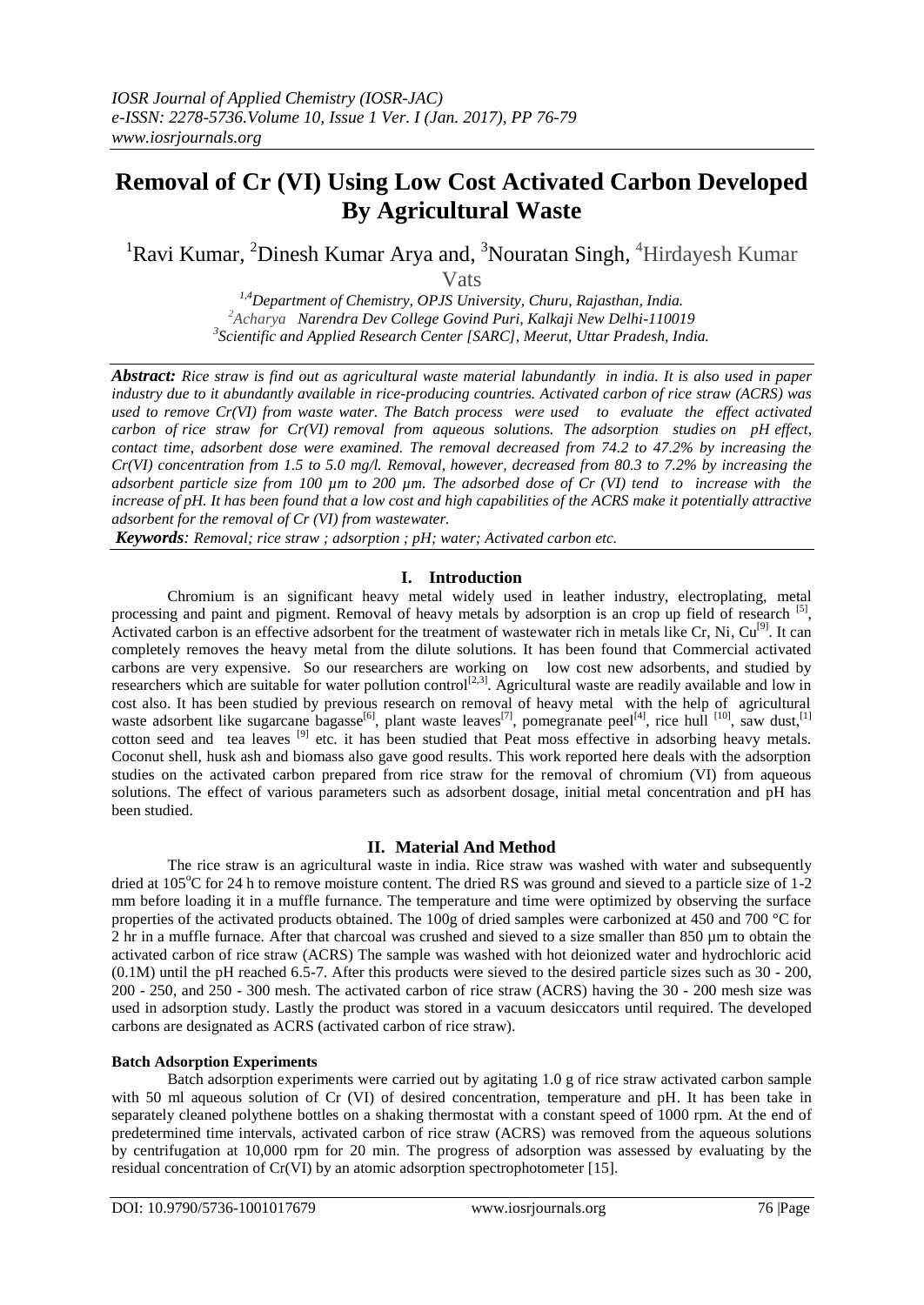## **Preparation of Synthetic Chromium Cr(VI) Waste Water**

Aqueous solution 1000mg/l of chromium Cr(VI) was prepared by dissolving in  $K_2Cr_2O7$  (s) in distilled water and diluted to get desired concentration 1.5 to 5 mg/l. the chromium concentration was measured by (AAS) atomic adsorption spectrophotometer.

## **Effect of pH**

Experiments were carried out at different pH  $(2, 3, 4, 5, 6, 7, 8)$  and the initial Cr (VI) concentration of 1.5 mg/L at 25 ℃. The results of the effect of pH on adsorption of Cr (VI) are presented in Fig. 2 reveals the adsorption capacity of metal ions. At pH 8, and 1g of ACRS was able to give chromium removal efficiency of 96.72%. It was studied that the total amount of adsorption of Cr (VI) onto ACRS 42% to 90 % with an increase of pH from 3.1 to 8.0. it has been found that pH value of the aqueous solution influences on the adsorption of Cr(VI) at the solid-liquid interfaces. The activated carbon has a negative surface charge in solution. Due to change of PH of solution charge changes, and the sorption of charged species is affected (attract ion between the positively charged metal ion and the negatively charged ACRS surface. it is expected that ACRS surface became more negatively charged. As well as pH value increase the electrostatic attraction forces enhanced cationic metal ions adsorption .it has been reported for  $Ni(II)$  and  $Cd(II)$  adsorption onto bagasse fly  $ash^{[14]}$ .

it is clear that Maximum 90 percent removal of Cr(VI) by the adsorption at pH 8.0.



**FIG 1.0** The Effect of Contact Time and pH value for the Removal of Cr (VI)

## **Effect of Contact Time and initial Concentration**

Researcher has been studied that how affect contact time and concentration on removal of heavy metal. The Effect of contact time and concentration on the removal of Cr(VI) has been verified in Fig.1.It is reveal from this figure that by varying concentration of Cr(VI) in solution from 1.5 to 5.0 mg  $1^{-1}$ , the adsorption efficiency decreased from 76 to 46 % .. This figure reveals sharp rise in removal of Cr(VI) in initial stages. Then gradually it attains equilibrium in 100 min and becomes constant. It shows that the process of Cr(VI) removal on ACRS is highly concentration dependent. Higher percentage removal in lower concentration ranges has lot of industrial significance as in most cases the waste waters and industrial effluents have been recited to have lower concentrations of metallic species including that of  $Cr(VI^{[12]}$ 



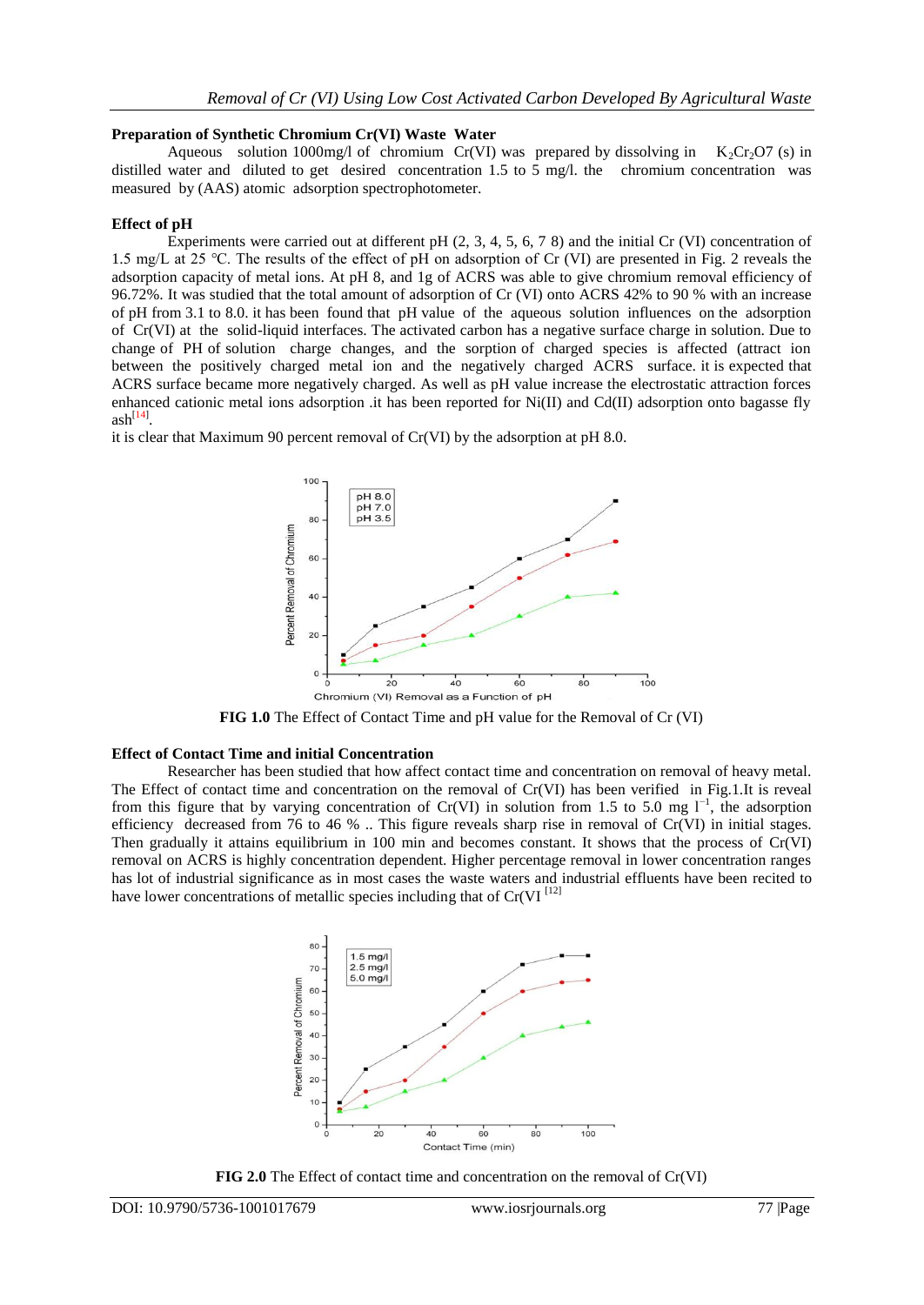#### **Effect of Particle Size**

In this research we take variation in particle size and study the effect of adsorbent particle size on removal of Cr(VI), experiments were conducted at 100,150 and 200 µm diameter of Activated carbon of rice straw(ACRS) particles. It has been found that the removal of heavy metal decrease from 79.2 to 53.3% by increasing the diameter of the adsorbent particles from 100 $\mu$ m to 200  $\mu$ m at 1.5 mg l<sup>-1</sup> Cr(VI) concentration, pH 8.0 and 298 K in (Fig.3). It is revealed that at Higher external surface area in smaller particle sizes at a constant amount of the adsorbent is the reason for higher removal of chromium at low particle sizes<sup>[12,13]</sup>. It is clear that the increase in metal removal with particle size does not have a 'directly proportional' relationship. It has been found that the lower free concentration of Cr(VI) for smaller Activated carbon of rice straw (ACRS) particles is significantly less than that for the larger adsorbent particles. This leads to comparatively lower value of adsorbed species.



**FIG 3.0** The Effect of contact time and particle size on the removal of Cr(VI)

#### **Effect of Adsorbent Dose**

The effect of adsorbent doses of Rice straw activated carbon ranging 2-9 g/L and chromium removal are shown in Fig.4. The results indicate that the percentage removal of chromium metal ions increases as the adsorbent dose increases by giving removal efficiency from 45.0 % to 97.12% for rice straw activated carbon. The removal efficiency and specific uptake of metals depend on type and quantity of the biosorbent. The increase in percentage removal of chromium with increase in adsorbent dose was due to the availability of more and more adsorbent surfaces for the solutes to adsorb.



**FIG 4.0** The Effect of adsorbent dose on the removal of Cr(VI)